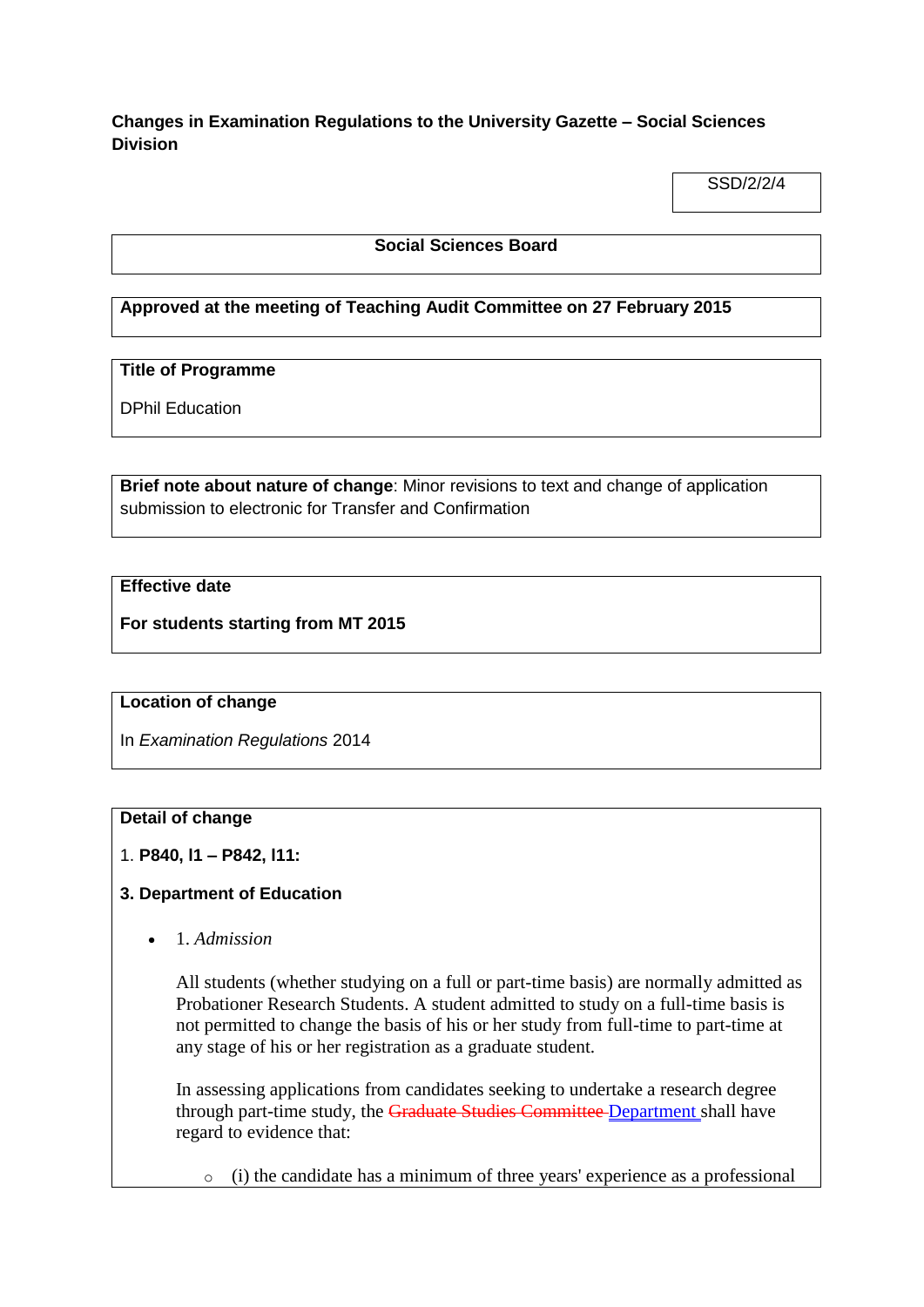educator and is currently employed in an established post within an educational institution;

- $\circ$  (ii) the candidate can meet the attendance requirements relating to part-time study and lives locally to the University;
- o (iii) the candidate has the written support of their present employer for their proposed course of study and its obligations;
- o (iv) the candidate's proposed topic of research is related to their present or intended professional work.

# *Attendance requirements (for part-time students)*

Part-time research students are required to attend for a minimum of thirty days of university-based work each year, to be arranged with the agreement of their supervisor, for the period that their names remain on the Register of Graduate Students unless individually dispensed by the Department's Departmental Board.

 2. Candidates with Probationer Research Student status, unless or until they have entered upon another status, or have been otherwise dispensed from some or all of the following requirements by the Graduate Studies CommitteeDirector of Doctoral Research, are required to undertake the work set out below during the first year.

A first year student shall be expected to:

 $\frac{1}{2}$  satisfactorily complete a course of lectures, seminars and classes, as set out on the pages of WebLearn and in agreement with the Director of Doctoral Research,

- o ii. satisfactorily complete the First Year portfolio of work completed during the first year of PRS status.
- 3. *Transfer from Probationer Research Student status to D.Phil status*

This transfer shall normally take place not later than the fourth term after admission as either an M.Sc. in Educational Research Methodology student or a Probationer Research Student. The student will be required to show that the research already accomplished shows promise of the ability to produce a satisfactory D.Phil thesis on the intended topic. For this purpose the student must submit to the Graduate Studies CommitteeHigher Degrees Office of the Department of Education two wordprocessed, soft bound copies in typescript of a substantial piece of written work as follows:

- The submission should be about 10,000 words in length and must include:
	- o (i) A current thesis title;
	- o (ii) Current thesis abstract: max 400 words;
	- o (iii) A document of up to 10,000 words that includes a background to the proposed research, including a review of the relevant literature and theoretical perspectives; the conceptual framework and rationale informing the research design; key research questions; and a reflective discussion of methods, access, research ethics and analysis;
	- o (iv) The Transfer document should provide evidence of a convincing and realistic research design; this may include a discussion of the pilot study. It should also highlight potential challenges or difficulties that may be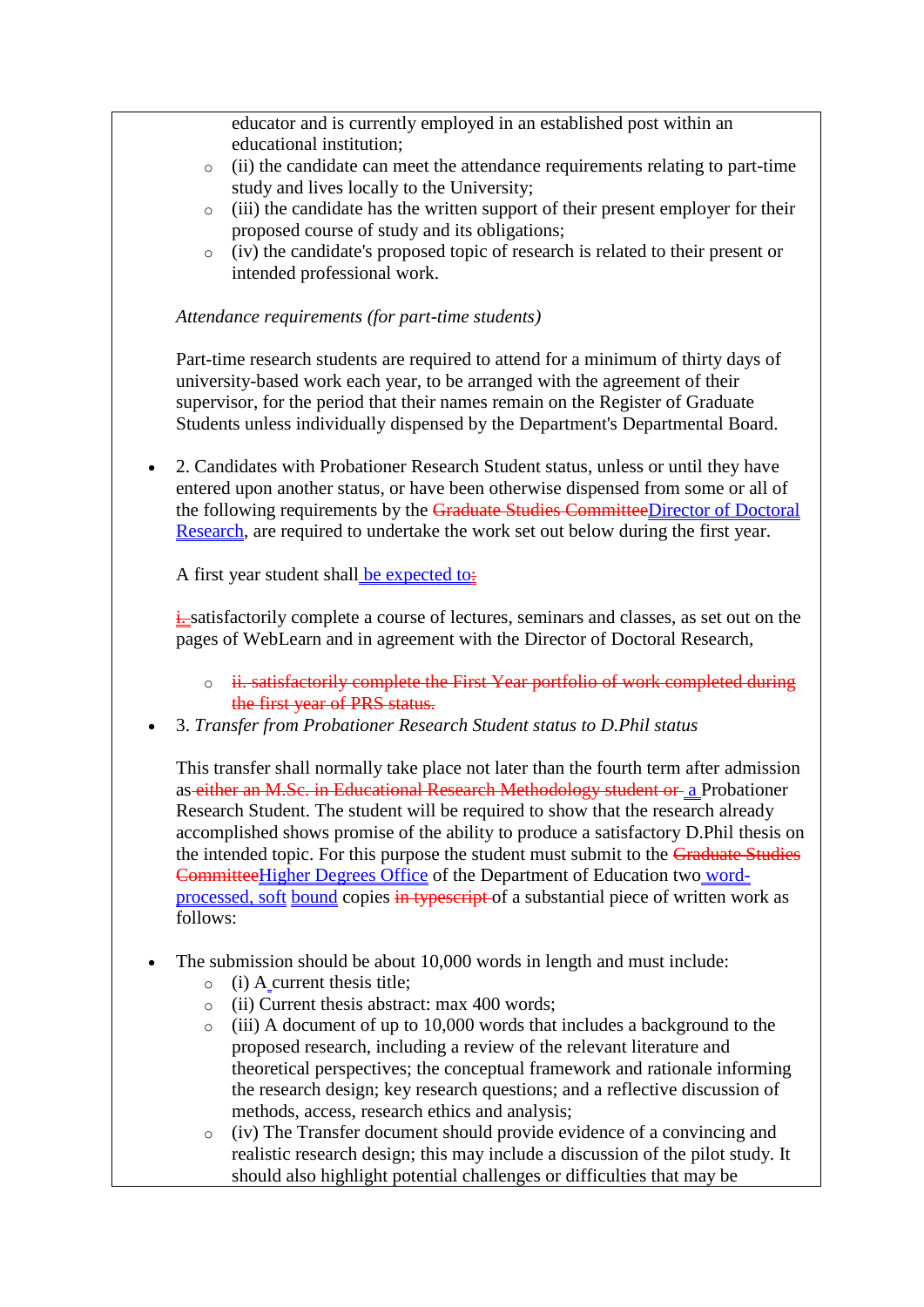encountered.

- The following are also required, though they are not included in the 10,000 word limit
	- $\circ$  (v) CUREC form(s) as required and clear evidence of how commitment to responsible (ethical) conduct of research will be realised
	- o (vi) Risk assessment form including evidence that the student has considered carefully issues of safety in fieldwork
	- o (vii) A clear timetable for the research which demonstrates that the project is feasible and practicable and can be completed within the timeframe of 3 years
	- o (viii) A list of references
	- o (ix) Evidence of presentation of work at a seminar (e.g. RTS, Work in Progress, Research Group Seminar, STORIES Conference etc.)
	- $\circ$  (x) A Skills Review and Training Analysis
- In consultation with the student and the Director of Doctoral Research, the supervisor<del>The Graduate Studies Committee of the Department of Education</del> shall appoint two assessors who will interview the student and make a recommendation to the committee in an agreed written report. Candidates seeking to transfer to D.Phil Status will be expected during the interview to show evidence of research training through successful completion of the requirements of the Department's educational research methods course, unless specifically exempted from all or part of it. A candidate whose first application for transfer to D.Phil status is unsuccessful shall be permitted to make one further application to apply for transfer within one term. Those students who fail at the second attempt may be approved for transfer to M.Litt. status, or transfer to M.Sc. by Research status.
- 4. *Confirmation of Status*

Confirmation of Status shall normally take place not later than the seventh term after admission as either an M.Sc. in Educational Research Methodology student or a Probationer Research Student. It is intended to be a comprehensive monitoring of progress towards the final thesis.

Students' application for Confirmation of Status will be examined by two assessors appointed by the Graduate Studies Committee for this purpose. For this purpose tThe student must submit to the Graduate Studies CommitteeHigher Degrees Office of the Department of Education two copies printed, soft bound copies in typescript of a substantial piece of written work of about 30,000 words as follows:

- $\bullet$
- o (i) Current Thesis Title.
- o (ii) Thesis Abstract (Up to 300 words).
- o (iii) Proposed Thesis table of contents (indicating progress on each chapter).
- o (iv) A draft Introduction to the thesis, setting out the overall argument and/or contribution of the thesis. The introduction should also describe the proposed contents of each chapter, explaining how they link together and develop the thesis. These statements should normally be up to 500 words for each chapter. An extended literature review (but not the full chapter) can be submitted as Appendix A (This is important if neither of your Confirmation of Status examiners were your Transfer of Status examiners).
- o (v) One fully developed methods chapter that documents how the research